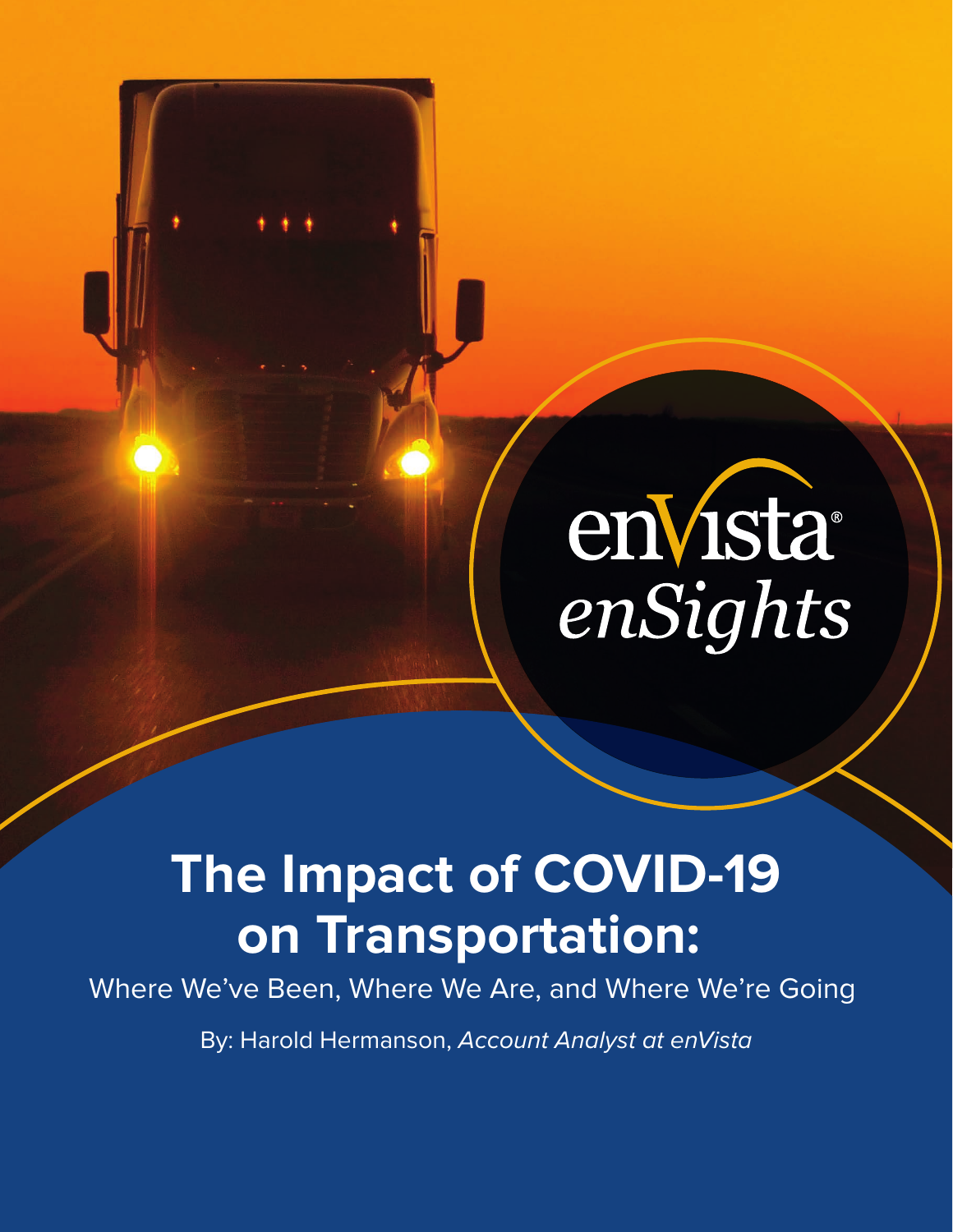

#### **Introduction**

In response to COVID-19, enVista's proactive analytics team has focused on producing regular content that helps shippers across all industries and fulfillment channels navigate the challenges that the crisis presents. This article provides a comprehensive overview of how the novel Coronavirus has impacted and will continue to impact global supply chains, specifically in the area of transportation. In this three phased approach, we explore a timeline of events from the start of the outbreak to current, discuss the global impact of the virus to date, and summarize recent breaking events with an eye toward what we expect to happen next. During the coming months, the partnerships that enVista has developed and maintained will be critical as we continue our mission to provide excellent service and information to our customers. Our team is working hard every day to monitor the market and provide updates to you, as staying informed in an everchanging transportation landscape is critical now more than ever to making educated decisions for your business. To that end – we want to begin a three phase set of updates detailing as much as we know about COVID-19, future forecasting, considerations to your supply chain, and provide analysis/insights where applicable.

#### **PHASE ONE: Current State**

#### The Start/Spread of the Coronavirus – a Timeline

At the end of 2019 the coronavirus surfaced in a seafood and poultry market in Wuhan, China. The first dozen cases were treated for pneumonia with an unknown cause and took less than two weeks to see the first fatal case. This would fall on the doorstep of one of China's biggest holidays – the Chinese New Year. By January 20, there were confirmed cases of the coronavirus in Japan, South Korea, and Thailand, with the first confirmed case in the US coming the next day. Shortly afterwards, China began to shut down, canceling planes, trains, buses, subways, and ferries, and restricted all movement – effectively shutting down all production in China. The speed with which this virus spread caused the World Health Organization (W.H.O.) to declare a global emergency, and the US restricted all travel from China. In early February, the first death occurred outside of China, and by February 10 the death toll in China alone had surpassed the global number of people who died from the SARS epidemic in 2002-3. On February 14, France announced the first coronavirus death in Europe. One week later, Iran had several fatal cases, and the outbreak saw a major surge in Italy prompting officials to lock down complete towns. On February 26, Latin America saw its first confirmed case from a man who had recently returned from a business trip to Italy, with Africa reporting its first case with a similar root cause soon after. On February 29, the United States

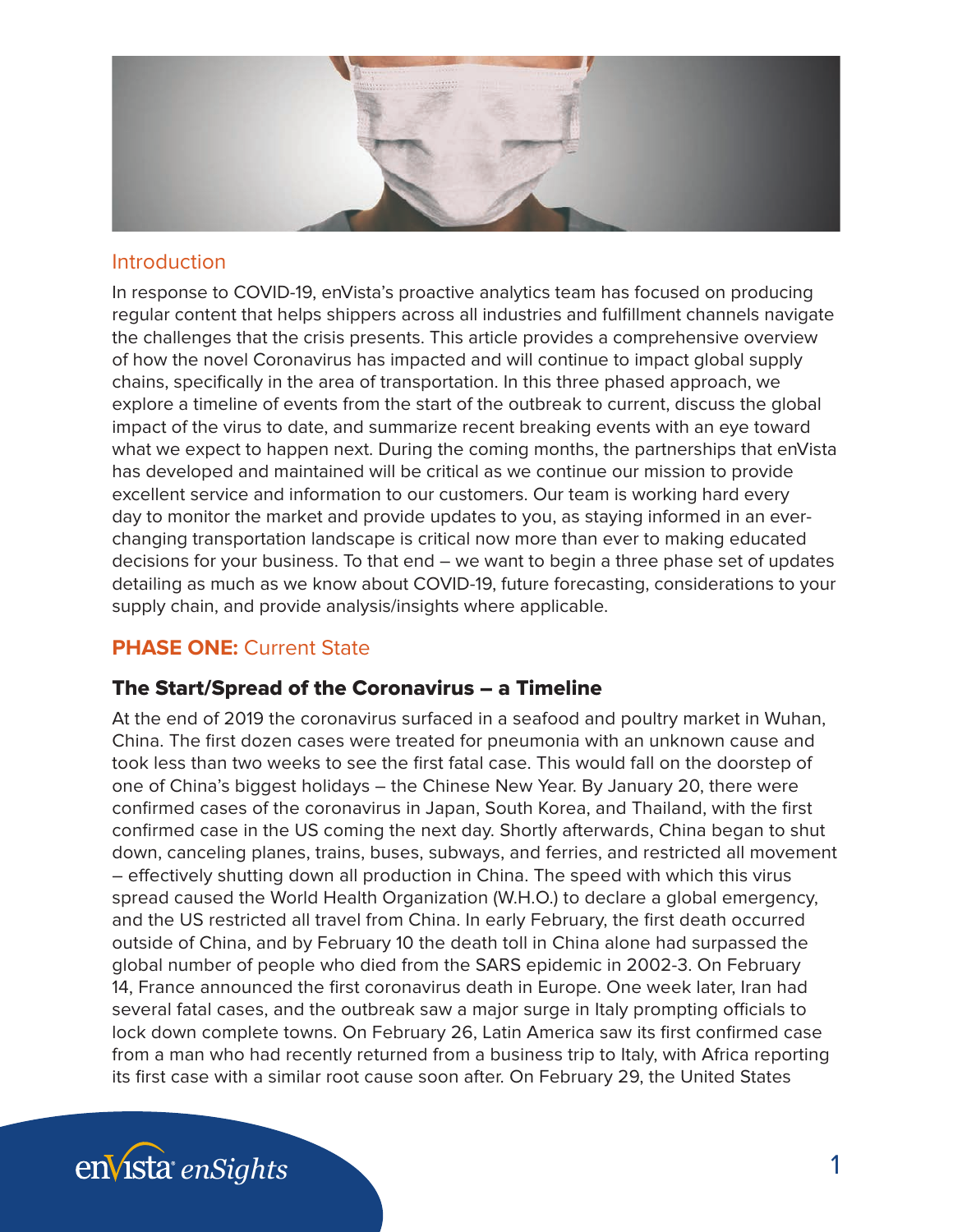confirmed its first death from the coronavirus, adding to travel restrictions and warning citizens not to travel. At the beginning of March, the virus had spread in two short months to a total of 90,000 cases around the globe, and killed an approximated 3,000 people. On March 11, as the situation worsened in several European countries, the US imposed a travel ban from Europe, and two days later declared a national emergency as the number of cases began to increase exponentially.

#### Global Impact

As the global community has been locked down for quite some time already – we know that your supply chain has already been affected in many ways. Most shippers had prepared for a lull in products being moved out of China because of the Chinese New Year, however the timing of the virus has only compounded the impact. All products were stuck in Chinese ports as laborers were ordered to stay at home and transportation was grounded. The biggest impact felt by this halt is suggested to be on the consumer electronics and automobile industries. The manufacturing for these products is highly labor intensive, and businesses in markets similar should be likewise affected as parts upstream in the supply chain are showing shortages which will negatively impact production in Q2 2020. Additionally, these sorts of luxury goods will take a backseat to commodity goods as this pandemic plays out in the coming months. The main issue of the first two months of the year was clearly getting any sort of goods to moving in, or out, of China. But as March has played out, another critical issue has emerged: the scarcity of empty containers. As boxes laid in wait at ports and sailings were canceled, the normal flow of empties was likewise stalled, leaving those containers stranded in the wrong places. As shipping resumes and companies are looking to get their products moving – getting containers to fill is the next hurdle to overcome. As March began, one forwarder expressed concern that the shortage is already hitting exports out of Europe, as well as expecting imports are going to be seriously affected in the next four weeks, predicting volumes would be down up to 70% year over year. With inventory levels declining around the world, this lack of availability to move products via ocean will likely result in many retailers and manufacturers fighting for space in the air cargo sector. With inventory levels declining around the world, this lack of availability to move products via ocean will likely result in many retailers and manufacturers fighting for space in the air



*Source: Freightwaves*

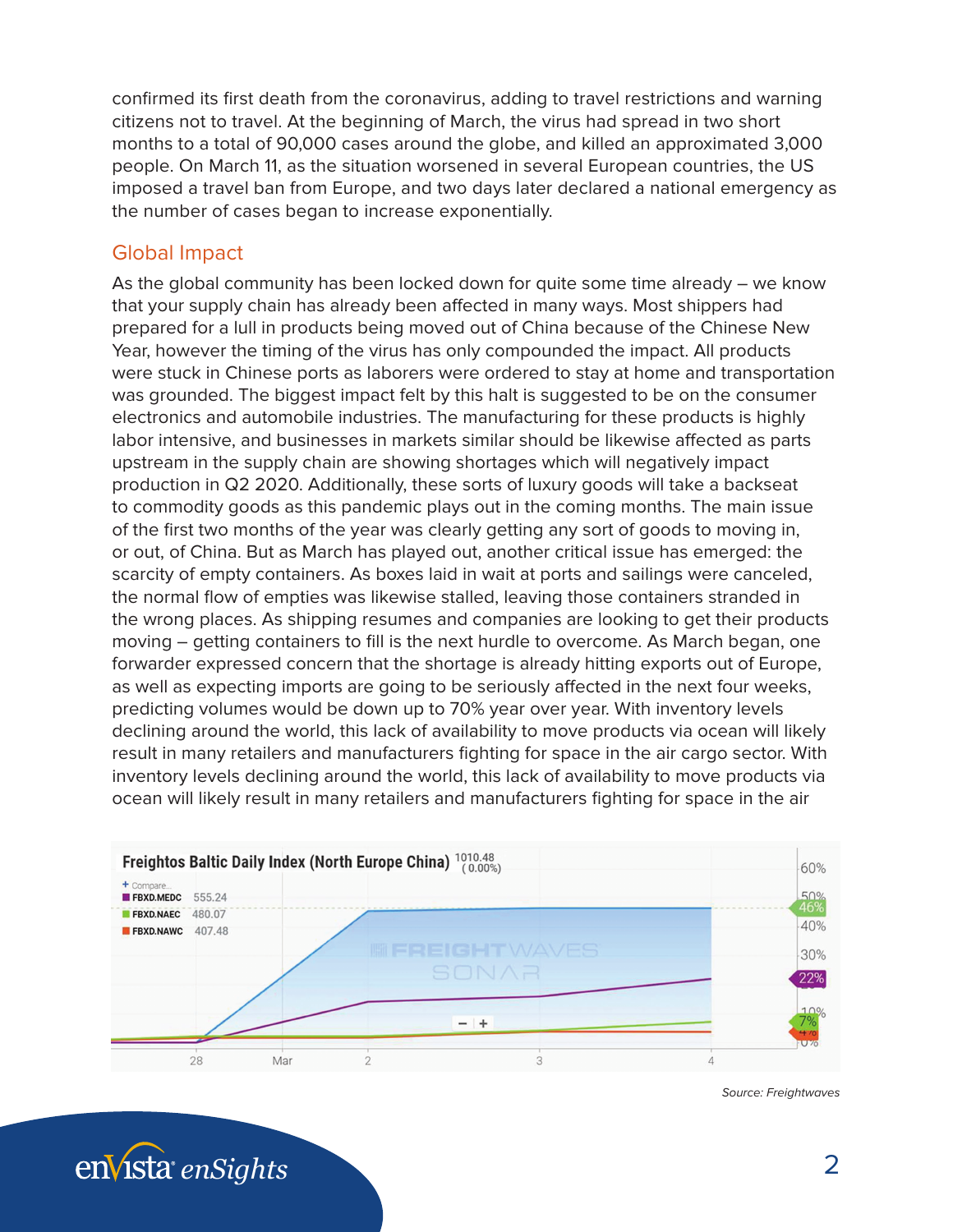cargo sector. This lack of empties also impacts shipping in additional ways – less empty containers means carriers are increasing rates for the backhaul back to China as capacity gets tighter. Between February 28 and March 4, rates on the North Europe-China route have risen 46%; rates on the Mediterranean-China route are up 22%; rates on the North America East Coast-China route have increased 7%; and rates from North America's West Coast to China are up 4%.

#### US Impact

With Chinese ports shut down, cargo volumes being imported at US ports could be down as much as 20% from 2019 levels in Q1 of 2020. With most Chinese factories back up and running at the beginning of March, products will begin to move again. However, with the lag time seaborne trade takes to cross the Pacific, the US is likely still weeks away from getting levels back up to where they would be normally. Increased spread of the virus throughout the US will also make for an incredibly unpredictable market in the coming weeks and months, as we've seen complete states lock down in an effort to 'flatten the curve'. Conversely, with panic taking hold of consumers, trucking volumes have spiked in order to meet the demands of moving essential goods to grocery stores. The national Outbound Tender Volume Index (OTVI) increased 9.3% during the first week of March, hitting levels normally seen only around holiday peak seasons. The increase in volume has left capacity for TL and LTL carriers tightened, resulting in an increase in tendered loads being rejected. Trucks are simply not available to pick up all of a shipper's freight. Increased consumption from consumers, and the lack of import volume coming from China, has shippers moving inventory from regional warehouses and distribution centers to storefronts to meet the needs. Loads that move less than 450 miles increased over 13% during the first week of March, leaving shippers waiting to replenish those warehouses on import volumes to pick back up. The question on everybody's mind then, is when will that happen? Since it takes 2-4 weeks for freight to hit the U.S. ports from Asia, and another several weeks before that freight is offloaded from the ship and de-containerized in a distribution center, inventory levels may fall at a faster than expected rates. With the spread of the virus expanding daily, the impact on imports is now expected to be larger and longer than previously anticipated, and companies should be in constant contact with their suppliers and transportation providers to find alternative paths to minimize disruptions.

#### Impact on Carriers

This lull in shipments has obviously resulted in a tough financial situation for all carriers. In mid-February ex-China rates were down due to the low demand, but have since rebounded as the demand picks up during China's recovery. One source stated the shipping industry is set to lose 1.9 million+ teu in volumes due to the disease, again estimating that carriers are losing around \$350 million a week in combined revenue due to the number of blanked sailings. One Singapore-based carrier Pacific International Lines (PIL) has resorted to selling ships in order to raise cash to support its remaining operations. Maersk ended up canceling more than 50 sailings in February alone. Described in several news articles as a 'V-Shaped Recovery,' carriers will be looking to capitalize now that

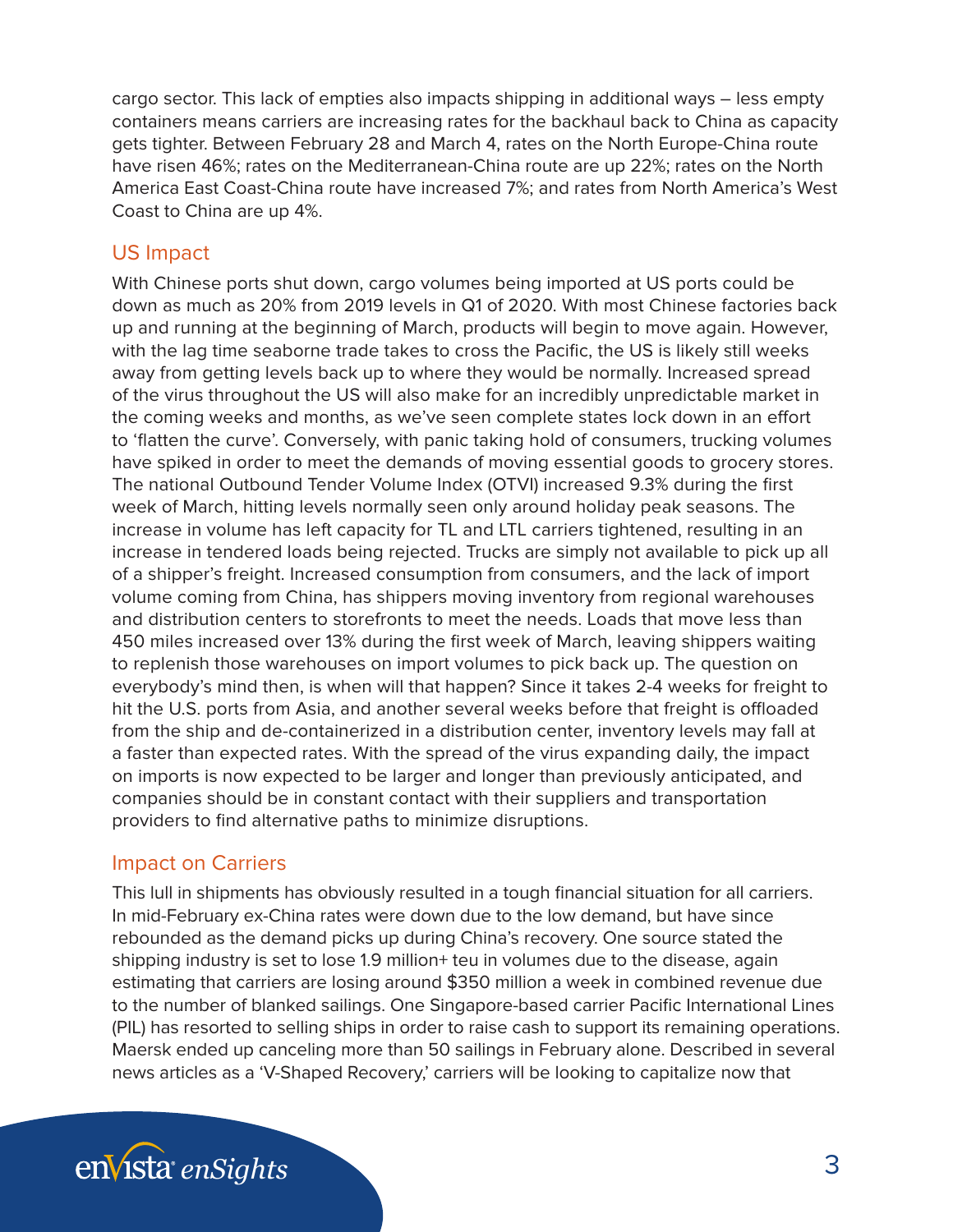Chinese ports are back up and running. Many carriers will likely add a form of coronavirus surcharge, similar to a peak season surcharge. This, coupled with the newly implemented accessorials for IMO 2020, will have ocean shippers paying a premium to move their products as Q1 ends and Q2 begins. French carrier CMA CGM is set to blank 23 or more sailings from the beginning of February until June, declaring the situation a force majeure as the financial cost of the outbreak surpasses \$2 billion industry-wide for container lines.

Air carriers have been equally affected, as most airlines passenger demand has dropped dramatically with travel restrictions in place. One source even gave an early estimate that the coronavirus could cost airlines as much as \$30 billion this year, which might end up being low. The International Air Transport Association (IATA) requested in early February that the 80:20 rule, which calls for airlines to operate at least 80% of their allocated slots or risk losing those slots at airports the next season, be suspended until the coronavirus is no longer a factor. The IATA expressed these are extraordinary circumstances, and the collective view of the airline industry is that the application of the 80% rule during the upcoming season inappropriate. These losses will inevitably result in an increase in rates for air freight, as carriers look to again recoup some of that lost revenue.

Freight forwarders may be at even greater risk, as they saw no revenue coming in for approximately one month due to no landing of cargo from China. Medium to small freight forwarders will find it hard to maintain any cash-flow, and might be unable to settle their 3-6 month payables. With many European forwarders moving automotive parts, and that industry being hit harder than most with factories shut down in China, the forwarders are stuck. For a long time there are no containers coming in. Shipping lines are coming up with some new surcharges, like 'emergency container pickup' and peak season charges of \$300-600 per dry box. If forwarders are not willing to pay, there's no equipment. Needless to say – continued issues with shutdowns will be an issue moving forward even after Chinese ports begin to open because European ports and the trans-Pacific lanes to the US are just now taking extreme measures to shut down as the virus moves to other regions of the globe.

Parcel and Express giants like UPS and FedEx are doing their best to continue business as usual, while operating in compliance with applicable government regulations to help contain the coronavirus. In the interest of social distancing practices, UPS and FedEx have temporarily adjusted certain guidelines requiring signature upon delivery. Additionally, there have been announcements surrounding an expected increase regarding time-in-transit, as well as a temporary suspension in service between select countries. To stay as up-to-date as possible, the following links can be used to access information regarding new changes to the UPS and FedEx rates/service guides.

https://www.ups.com/us/en/shipping/rates-update.page https://www.ups.com/us/en/about/news/important-updates.page https://www.fedex.com/en-us/shipping/current-rates.html

https://www.fedex.com/en-us/service-alerts.html *(scroll partway down to find the 'Service impact related to COVID-19 Coronavirus' section*

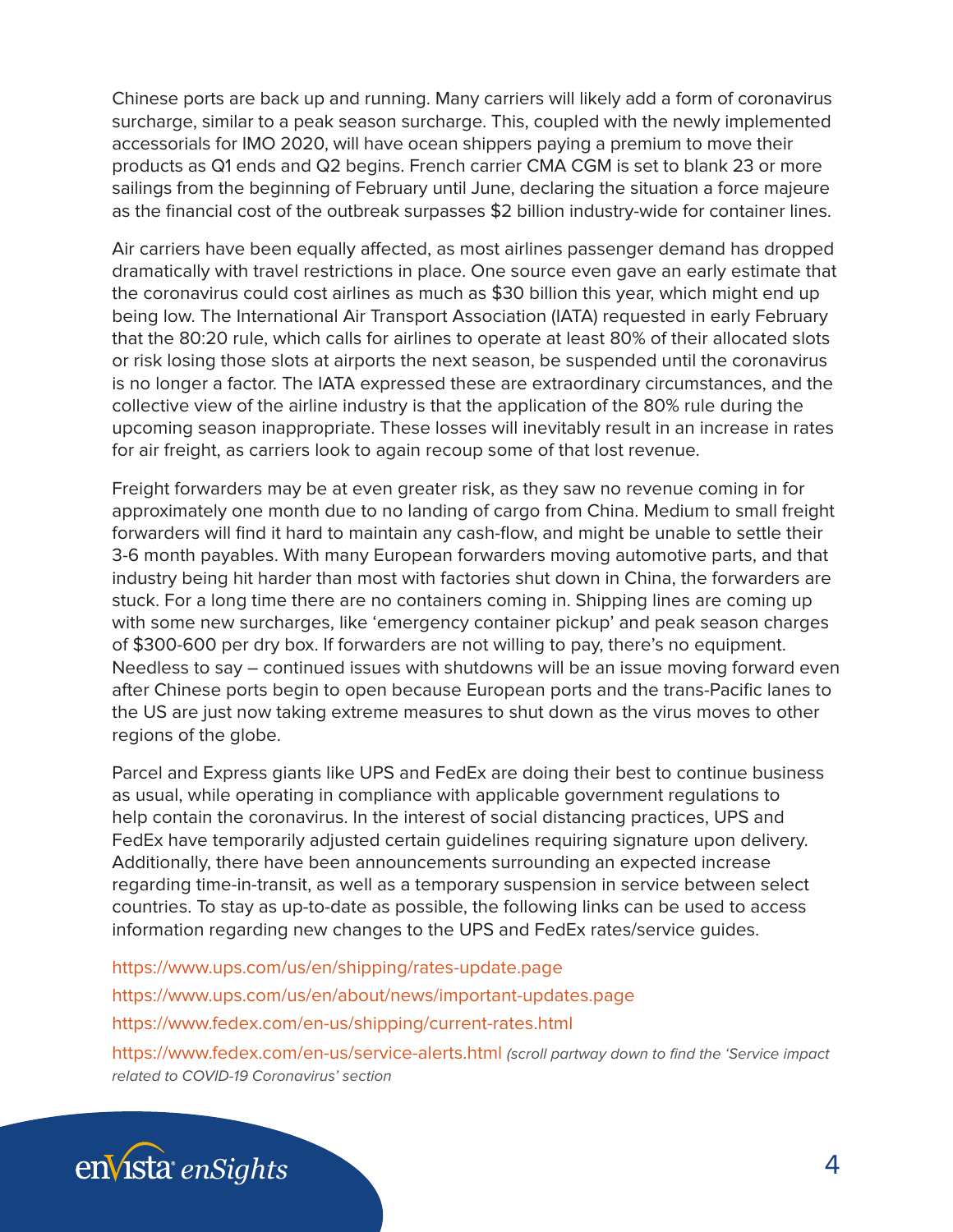

#### Recent Events

While the international community is continuing to lock down and quarantine areas where the coronavirus have been identified, the US is fast becoming the new epicenter of the virus. Several governors have issued orders of "shelter in place" and effectively banned any movement outside of homes with the exception of buying essentials to survive. This emphasis on limiting movement has caused a bit of a panic in purchasing essential goods at grocery stores, causing much strain on supply chains. Truckloads of essential products are now being prioritized at all costs, moving products with increased fervor to grocery stores around the country. The Federal Motor Carrier Safety Administration (FMCSA) waived hours of service requirements for the first time in history for shipments related to COVID-19 support/relief. Amazon, in an effort to assist with providing necessities, has also stated it will prioritize shipping essentials for the foreseeable future. Amazon has stopped accepting all products other than medical supplies and household staples to its warehouses until April 5. Retailers of luxury goods, which sell products on Amazon, should expect to see a decrease in sales through that avenue, which only makes the current economic struggles harder as several large companies close stores completely. The coronavirus is now impacting the work of Parcel/Express carriers; just in the last few days, we've seen UPS, FedEx, and DHL all suspend guaranteed service refunds. We can only assume there will be more announcements of this nature periodically moving forward, and we'll do our best to provide visibility to those as they arise.

#### What to Expect in the Next 3-4 Weeks

In the coming weeks here are a few things to expect/consider:

- March has seen prices soar for air freight as the market has become 'pay to play' in the words of many. The lack of raw materials for manufacturing factories in South-East Asia has the industry desperate to get capacity as options have been limited. Intra-Asia rates have hit an unprecedented high – rates between \$4.50 and \$5 per kg from Shanghai to destinations like Singapore, Bangkok, and Yangon. Other lanes have been affected as well, with China-Europe gaining 3% and mainland China-US up between 12% and 19% to some \$3 per kg, according to Freight Investor Services and the TAC Index. Hong Kong-US rose more than 5% to \$3.20.
- The raw material shortage mentioned above will only continue as key industries like the garments sector in Bangladesh and other South-East Asian countries are reporting a hit which could last three to four months. Additionally, with the spread of the virus now impacting Europe and the US, exporting goods once manufactured will pose an additional problem as those two markets slow down.
- Additional accessorials and surcharges, service disruptions, and suspension of guaranteed service will be announced from carriers across all modes.

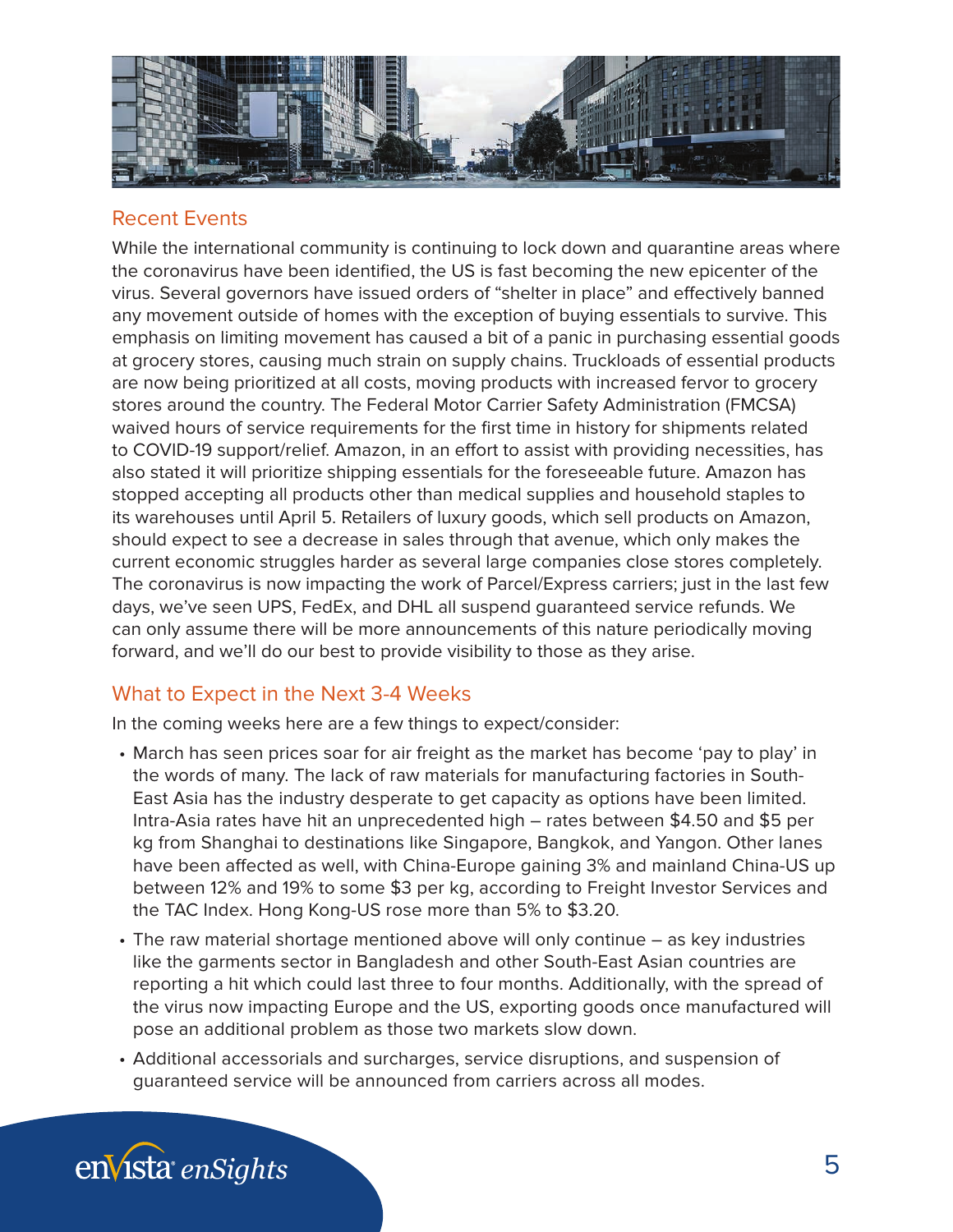

### **How enVista Can Help**

enVista Transportation Solutions provides transportation spend management services to hundreds of companies across the globe. Whether you are a current enVista client, a prospective customer, or a supply chain professional seeking helpful information and strategies in a time of uncertainty, we are all in this together and enVista is here to help in any way that we can. To that end, enVista is maintaining a COVID-19 Crisis: Transportation Insights portal with current thought leadership and market updates from enVista analysts. We also welcome the opportunity to have a conversation with you about how to reduce spend and optimize operations through our suite of easy-to-implement cost-saving services: invoice audit and automation, contract negotiation and optimization, business intelligence, and network analytics and optimization.

#### *Let's have a conversation.*



Harold Hermanson is an Account Analyst with enVista Transportation Solutions. He graduated from Kalamazoo College with a bachelor's degree in Computer Science, as well as Purdue University with a master's degree in Technology. He has worked for 3 years with enVista on several teams throughout the operation as an Analyst including Client Services, and Operations. During his time at enVista, Harold has worked with global shippers like Tenneco Automotive to provide analytics, business intelligence, and network optimization support. Harold's focus as an enVista Account Analyst is to provide network analytics and help create efficiencies in the areas of transportation finance and operations.

Harold's areas of experience include:

- GL Cost Allocation
- Network optimization and analytics
- Development of KPI requirements and dashboards
- Custom transportation reporting buildouts
- Proactive transportation data monitoring and analysis
- *enSights* 6 Business intelligence platforms